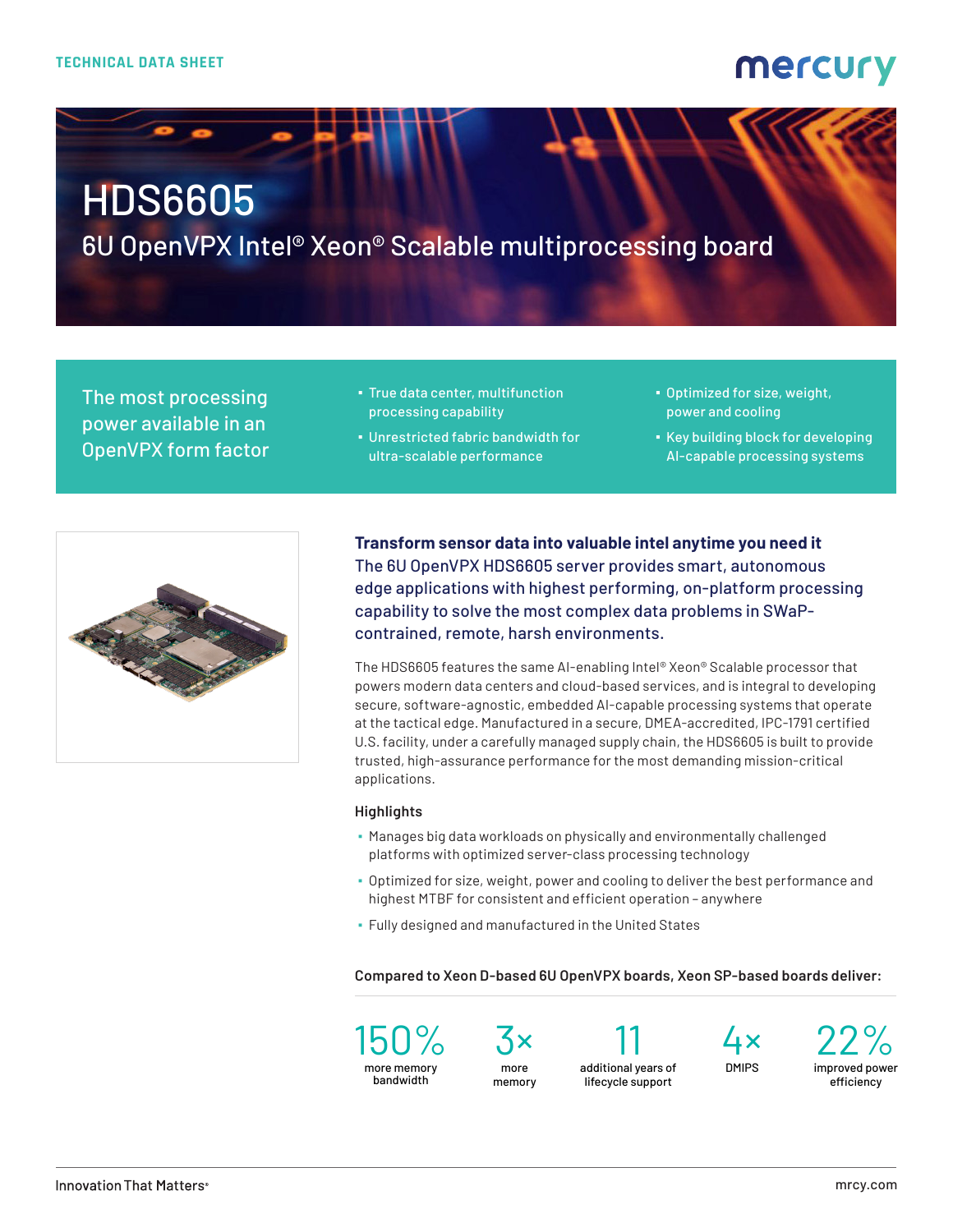#### **TECHNICAL SPECIFICATIONS**

#### **Processor (default)**

Intel Xeon SP 6238T 1.9 GHz 22-core server-class processor with AVX512 acceleration; 2.68 TFLOPS per blade peak performance; 2 threads per core

#### **Memory**

Up to 192 GB DDR4-2666 SDRAM with ECC

#### **BIOS**

MSPI flash: dual 8 MB partitions; 256 GB NVMe flash

#### **PCIe to Switched Fabric Bridge**

ConnectX-5 Ethernet adapter

#### **System Management**

Out-of-band VITA46.11 on-board IPMI controller running on auxiliary voltage

#### **Ethernet**

4x 10GBASE-KR Ethernet interfaces 2x 1000BASE-T Ethernet interfaces

**SENSE DATA**

1010100<br>1100101

**PROCESS DATA ON BOARD**

#### **OpenVPX Multi-Plane Architecture**

System management via IPMB-A and IPMB-B link on P0 management plane

Up to 100 GB Ethernet on data plane; 10 GB Ethernet on control plane

Full x16 or dual x8 PCIe Gen3 interfaces on P2 and P5 expansion planes

#### **Mechanical**

6U OpenVPX, 1.0" slot pitch

#### VITA 65/48/46

MOD6-PAY-4F1Q2U2T-12.2.1-n (n based on ConnectX-5 configuration)

#### SOSA aligned

SLT6-PAY-4F2Q1H4U1T1S1S1TU2U2T1H-10.6.4-n

#### **Options**

[MOTS+ rugged packaging](https://www.mrcy.com/application/files/3316/3769/3400/Rugged-OpenVPX-cooling-tech-brief-8031.03E.pdf?utm_source=collateral&utm_medium=print&utm_content=ds&utm_campaign=pla_embedded
) for extreme environmental protection

VITA 48 cooling options: AC (48.1), CC (48.2), AFB (48.7), LFT (48.4)

#### **Mercury's Processing Ecosystem**

To build a secure, AI-capable processing subsystem, combine:

- 1x HDS6605 (multiprocessing)
- 4x GSC6204 (GPU)
- 2x SFM6126 (network switch)
- 1x IOM-400 (I/O interface)
- 1x SMA-301 (system management)
- 2x SCM6010 (storage)
- 1x ruggedized chassis

Or, choose from our broad portfolio of hardware and software interoperable building blocks to design your own edge-ready [processing subsystem](https://www.mrcy.com/products/rugged-servers-and-subsystems/openvpx-systems/embedded-processing-subsystems?utm_source=collateral&utm_medium=print&utm_content=ds&utm_campaign=pla_embedded
).

#### **[Partnering with](https://www.mrcy.com/capabilities/partners/intel?utm_source=collateral&utm_medium=print&utm_content=ds&utm_campaign=pla_embedded
)**





**PROCESSING CAPABILITY AT THE TACTICAL EDGE**

cloud servers to bring the highest processing capability to the most environmentally challenged, space-constrained platforms.

#### [mrcy.com](https://www.mrcy.com?utm_campaign=pla_embedded&utm_medium=print&utm_source=collateral&utm_content=hds6705_ds) 2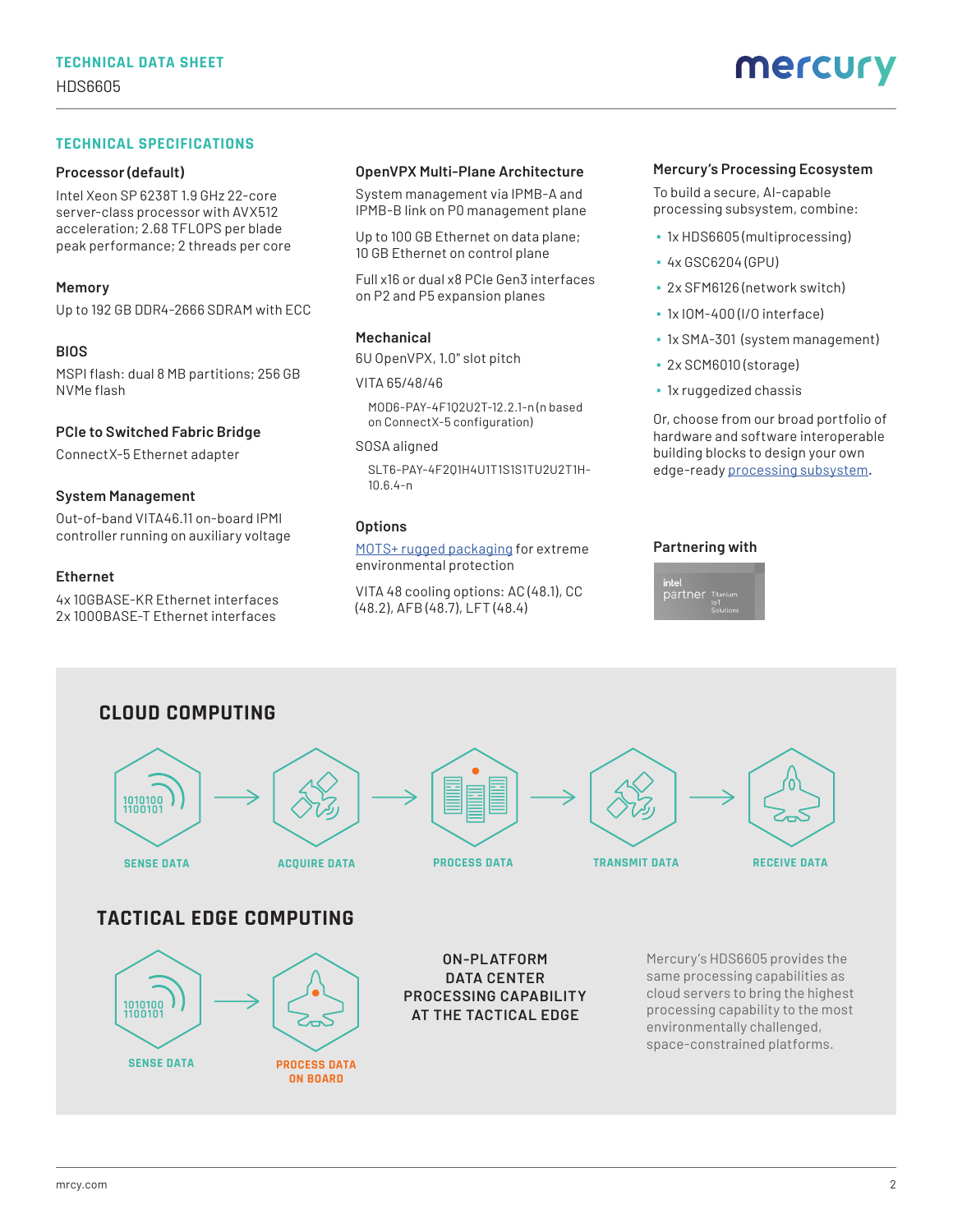### **THE PINNACLE OF PROCESSING CAPABILITY**

Mercury's line of OpenVPX Xeon server-class boards enable true on-platform cloud processing capability at the tactical edge with the most powerful open system architecture (OSA) available for multifunction processing applications. The massive processing power of the HDS6605 is well suited for radar, electro-optical/infrared (EO/IR) and complex image intelligence (IMINT), artificial intelligence (AI), machine learning (ML), deep learning (DL) and converged sensor applications. The HDS6605 delivers new functionality and autonomy to modern missions through compute capabilities previously thought impossible.

The HDS6605, along with other Intel Xeon processor solutions, high-speed Ethernet and PCIe switches, I/O and storage offerings constitute Mercury's large ecosystem of OpenVPX building blocks. Driven by strategic investment in open systems architecture, harmonized with a focus on backwards compatibility, these scalable OSA building blocks can be integrated and qualified into deployable signal processing chassis solutions that meet the most challenging sensor and mission processing requirements – for both new applications and technology refreshes. For lab development, these same building blocks may be quickly configured into a variety of standard development chassis.

#### **System Management Plane**

Each HDS6605 implements an advanced system management functionality architected in the OpenVPX standard to enable remote monitoring, alarm management, hardware revision and health status.

Using the standard I2C bus, intelligent platform management controller (IPMC) and IPMI protocol, the on-board systemmanagement block implementation is designed to comply with VITA 46.11 to allow:

- Read sensor values
- Read and write sensor thresholds for application reaction to thermal, voltage, or current exceedance
- Reset of the entire blade
- Power up/down of the entire blade
- Retrieval of blade field replaceable unit (FRU) information
- Remote management by a chassis management controller at the system level

#### **Additional Features**

In addition to the sophisticated management subsystem and fabric interconnect, each HDS6605 provides users with a toolkit enabling multiple application features including:

- Dual 10GBASE-KR Ethernet and dual 10GBASE-KR control plane interfaces
- Dual 1000BASE-T external Ethernet interfaces
- Backplane USB and SATA interfaces for alternate boot or storage paths
- **Thermal and voltage sensors integrated on board**
- Real-time clock with accuracy better than 10 ppm < 1 second/day
- General-purpose timers
- Global clock synchronization capabilities via the OpenVPX utility plane
- Watchdog timer to support interrupt or reset
- Multiple boot paths (netboot, USB boot, boot from SATA or from the on-board flash device)

#### **Open Software Environment**

The HDS6605 leverages 40 years of multicomputing software expertise, including the same Linux® development and run-time environment implemented on other Intel-based Mercury OpenVPX modules. Off-the-shelf open software such as OFED and OpenMPI are fully supported by the ConnectX-5 data plane.

#### **System Bandwidth**

Bandwidth is critical and especially applicable to switched fabric resources that dictate the responsiveness of an entire subsystem. To address the limitations of interconnect technology within modular solutions, Mercury fabricates system interconnections with innovative technology to mitigate insertion loss and cross talk—all while maintaining full VITA/OpenVPX compliance—enabling the latest fabrics to run unencumbered at full speed.

#### **VPX-REDI**

To perform in harsh embedded environments, the HDS6605 is VPX-REDI compatible when configured as conductioncooled, Air Flow-By™ or Liquid Flow-Through. Air cooled equivalents are suitable for less challenging environments.